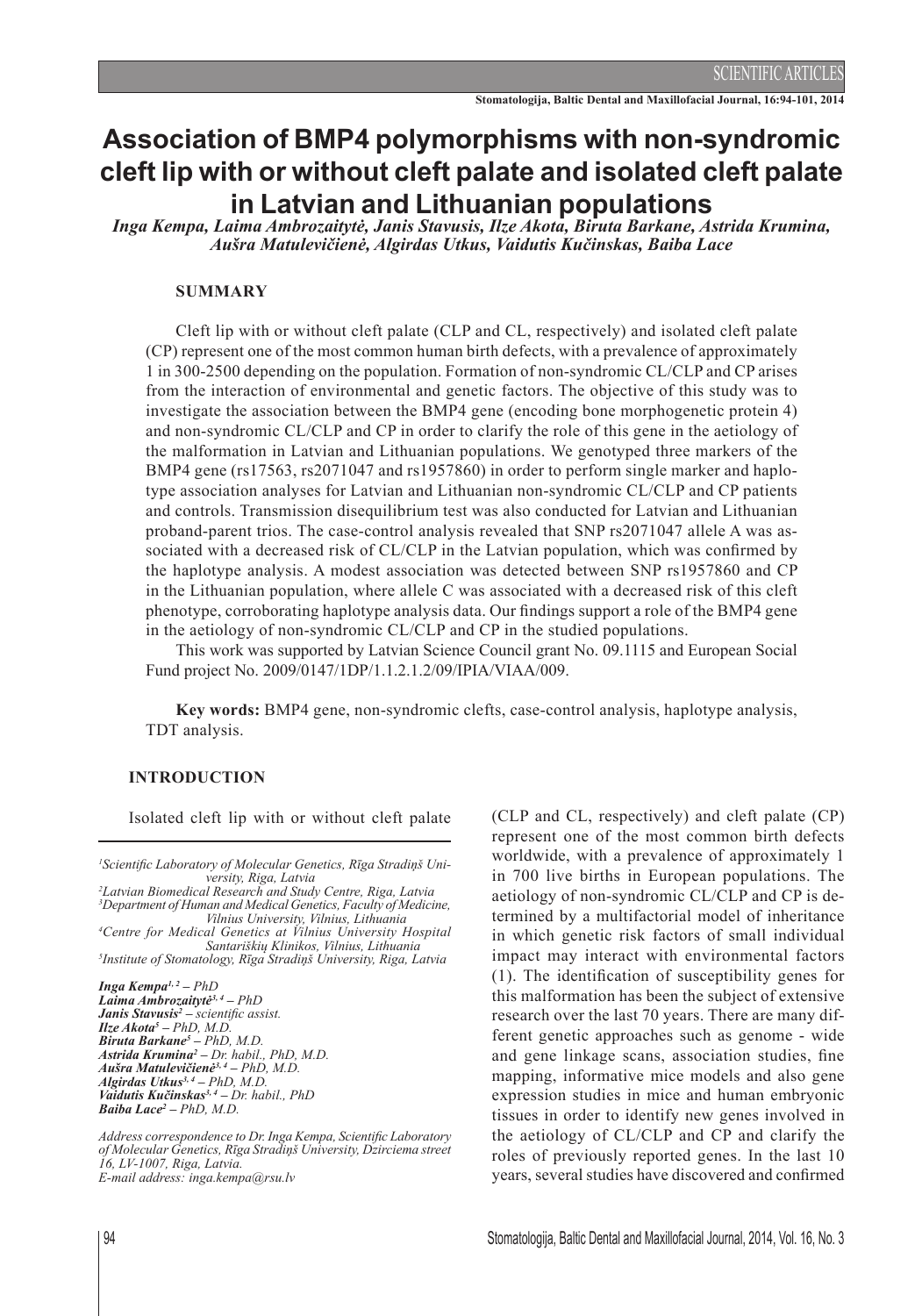chromosomal regions such as 1p21-p31, 1q32, 2p13, 3q27-28, 4q21-q26, 8q24, 9q21, 10q25.3, 12p11, 14q21-24, 16q24 and 17q22 (2-7). However, despite the large number of candidate genes investigated, only the *IRF6* gene has shown a convincing degree of consistency across studies, being considered to be responsible for 12-18% of non-syndromic CL/ CLP and CP (8). Mutation screening of more than 20 non-syndromic CL/CLP and CP candidate genes showed that only 2–6% of all screened individuals have mutations in genes including *FOXE1*, *GLI2*, *JAG2*, *LHX8*, *MSX1*, *MSX2*, *SATB2*, *SKI*, *SPRY2* and *TBX10* (9, 10). It has been proposed that the FGF signalling pathway may contribute to about 3–5% of non-syndromic CL/CLP and CP cases (11).

The *BMP4* gene (encoding bone morphogenetic protein 4), located at 14q22-q23 in humans, is a member of the transforming growth factor-beta superfamily. Expression studies of bone morphogenetic proteins (BMPs) and their antagonist Noggin in the embryonic chicken face have suggested that BMP signals are important for closure of the upper lip or primary palate. Gain- and loss-of-function experiments showed that BMPs regulate outgrowth and epithelial survival during avian lip fusion (12). Conditional inactivation of Bmp4 in a transgenic mouse line has been found to result in an isolated CL (13). The *BMP4* gene has been suggested as a candidate gene for non-syndromic CL/CLP and CP because of its role in the regulation of skeletal development including cartilage and bone formation during craniofacial and limb development (14). Based on these discoveries, several association studies have been conducted across different populations to identify genetic variants of the *BMP4* gene which could be associated with non-syndromic CL/CLP or CP in humans (16-19).

In the present study, we examined the association between *BMP4* gene markers and non-syndromic CL/CLP and CP to clarify the role of the *BMP4* gene in the aetiology of the malformation in Latvian and Lithuanian populations.

## **MATERIAL AND METHODS**

## **Subjects**

For the case-control study, 354 individuals from Latvia and 218 individuals from Lithuania were analysed. The Latvian data set consisted of 164 non-syndromic CL/CLP and CP patients and 190 unrelated, randomly selected unaffected individuals (130 females, 60 males). Of the non-syndromic CL/ CLP and CP cases, 127 had CL/CLP (50 females, 77 males) and 37 had CP (21 females, 16 males). The Lithuanian data set consisted of 91 CL/CLP patients (33 females, 58 males), 28 CP patients (16 females, 12 males) and 99 control individuals (54 females, 45 males). Transmission disequilibrium test was conducted for 65 trios (affected sib with both parents) from the Latvian population (38 CL/CLP, 27 CP) and 115 trios from the Lithuanian population (88 CL/CLP, 27 CP).

For inclusion in the study, there were no restrictions concerning age and gender for patients from Latvia and Lithuania**.** In Latvia, patients and their parents were recruited at the Riga Cleft Lip and Palate Centre, Institute of Stomatology, Rīga Stradiņš University. Clinical geneticists reviewed all the patients and their medical records, and any individual with syndromic CL/CLP/CP, confirmed monogenic syndromes, chromosomal aberrations, associated structural anomalies or mental retardation and adopted individuals were excluded. The Latvian control group consisted of unrelated, unaffected individuals with no family history of CL/CLP/CP. They were randomly selected from the Genome Database of Latvian Population at the Latvian Biomedical Research and Study Centre. As with the patients, no age or gender restrictions were applied. Individuals with syndromic CL/CLP/ CP or any confirmed inherited pathology were excluded. In Lithuania, patients and their parents were recruited at the Centre for Medical Genetics, Vilnius University Hospital Santariškių Klinikos in collaboration with the Clinic of Maxillo-facial and Oral Surgery, Institute of Odontology of Vilnius University. All the patients were examined by several team members (clinical geneticists, orthodontists, maxillofacial and oral surgeons). If required, laboratory tests (e.g. cytogenetic, metabolic and molecular testing), X-ray imaging (e.g. cranial, thorax, spine, extremities and panoramic dental X-ray) and other necessary instrumental investigations (brain, heart and visceral organ ultrasound, MRI, etc.) were performed. Patients with confirmed monogenic syndromes or identified causes of teratogenic factors, chromosomal aberrations, associated malformations or mental retardation were excluded. As controls, phenotypically normal unrelated individuals without family history of CL/CLP and CP from six ethnolinguistic groups of Lithuania were selected.

The data collection was performed in accordance with the regulations issued by the Central Medical Ethics Committee of Latvia and the Lithuanian Bioethics Committee. Prior to any research procedure, all participating individuals signed an informed consent form. In the case of patients who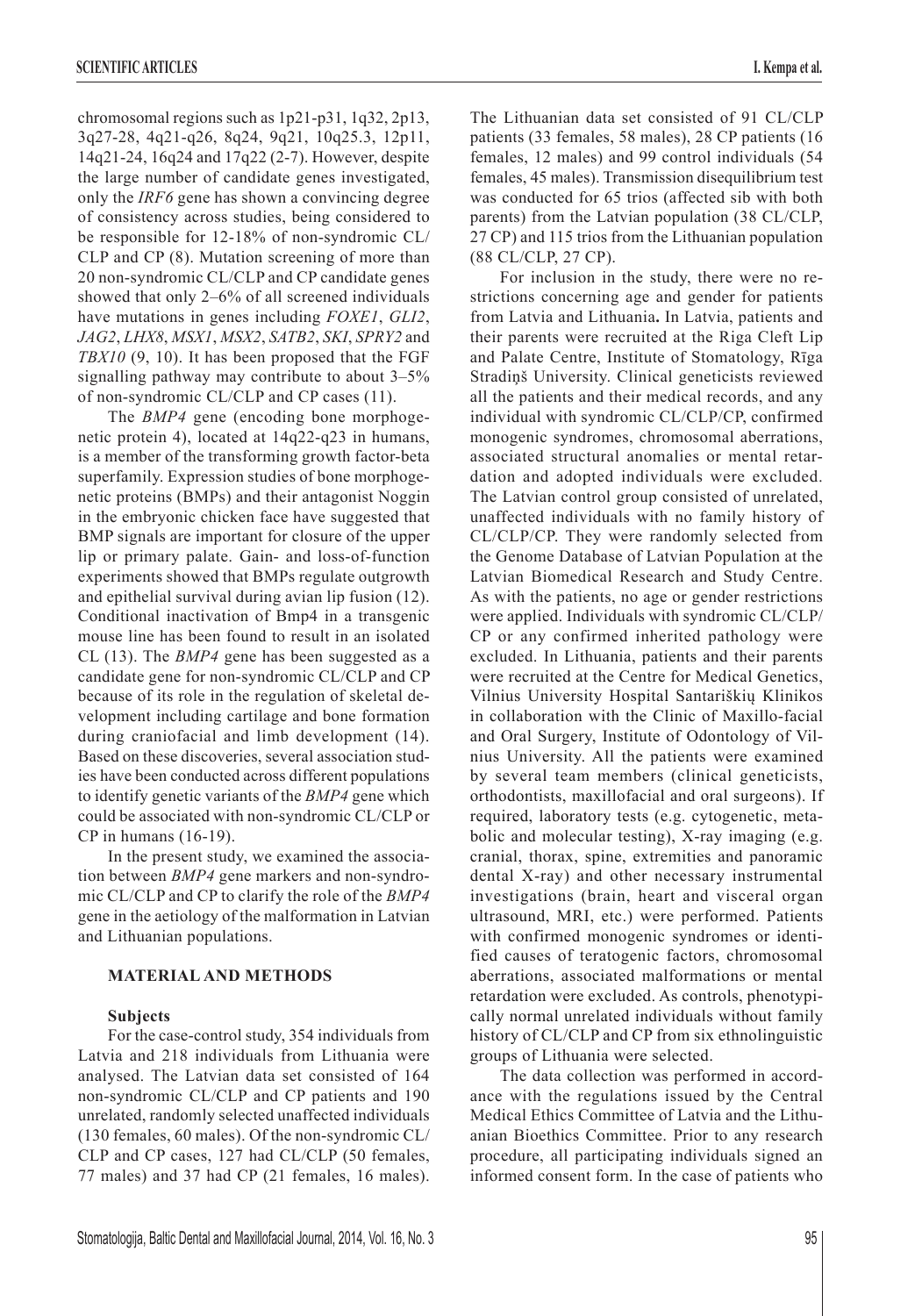were under 18 years of age, consent was obtained from their parents or legal guardians.

# **Methods**

The genomic DNA of non-syndromic CL/CLP and CP patients and population samples was obtained from venous blood or saliva and extracted according to the established protocol of the phenolchloroform method with slight modifications (15).

Three *BMP4* gene markers (rs1957860, rs17563 and rs2071047) were selected for study based on recent publications regarding confirmed linkage studies and associations with non-syndromic CL/ CLP and CP (16, 18, 20).

Genotyping was performed using TaqMan standard assays (Applied Biosystems, California, USA) on automatic sequence-detection instruments 7500 Real-Time PCR System and ViiA™ 7 Real-Time PCR System (Applied Biosystems). Reactions were carried out under standard conditions as recommended by the manufacturer.

All analysed markers were tested for Hardy-Weinberg equilibrium in controls and affected individuals using Pearson's chi-square test with one degree of freedom. Allele frequency differences between non-syndromic CL/CLP and CP patients and control subjects were compared for each marker using the standard chi-square test with one degree of freedom. Allelic odds ratios (ORs) and 95% confidence intervals (CIs) were estimated using the standard chi-square test, assuming a multiplicative model. The level of statistical significance was

**Table 1.** Case-control analysis of the association of BMP4 SNPs with CL/CLP and CP in Latvian and Lithuanian populations

| $Chr^*$                                                 | Gene        | $SNP^*$               | Location | Alleles# | $MAF^{**}$                      |       | p-value | $OR^{\wedge\wedge}$ | 95% CI##          | p-value  |  |  |
|---------------------------------------------------------|-------------|-----------------------|----------|----------|---------------------------------|-------|---------|---------------------|-------------------|----------|--|--|
|                                                         |             |                       |          |          | <b>Controls</b><br><b>Cases</b> |       |         |                     |                   | adjusted |  |  |
| <b>LATVIA</b>                                           |             |                       |          |          |                                 |       |         |                     |                   |          |  |  |
| CL/CLP                                                  |             |                       |          |          |                                 |       |         |                     |                   |          |  |  |
| 14                                                      |             | BMP4 rs17563          | 34580722 | G/A      | 0.349                           | 0.446 | 0.018   | 0.67                | $0.476 - 0.933$   | 0.053    |  |  |
| 14                                                      | <i>BMP4</i> | rs2071047             | 34581611 | G/A      | 0.303                           | 0.408 | 0.009   | 0.63                | $0.446 - 0.891$   | 0.026    |  |  |
| 14                                                      |             | <i>BMP4</i> rs1957860 | 34592555 | T/C      | 0.429                           | 0.446 | 0.679   | 0.93                | $0.672 - 1.296$   | -1       |  |  |
| CP                                                      |             |                       |          |          |                                 |       |         |                     |                   |          |  |  |
| 14                                                      |             | BMP4 rs17563          | 34580722 | G/A      | 0.386                           | 0.446 | 0.354   | 0.78                | $0.463 - 1.318$ 1 |          |  |  |
| 14                                                      | <i>BMP4</i> | rs2071047             | 34581611 | G/A      | 0.386                           | 0.408 | 0.732   | 0.91                | $0.540 - 1.541$   | -1       |  |  |
| 14                                                      |             | <i>BMP4</i> rs1957860 | 34592555 | T/C      | 0.529                           | 0.446 | 0.202   | 1.40                | 0.836-2.328 0.606 |          |  |  |
| <b>LITHUANIA</b>                                        |             |                       |          |          |                                 |       |         |                     |                   |          |  |  |
| CL/CLP                                                  |             |                       |          |          |                                 |       |         |                     |                   |          |  |  |
| 14                                                      |             | BMP4 rs17563          | 34580722 | G/A      | 0.418                           | 0.389 | 0.569   | 1.13                | $0.747 - 1.698$ 1 |          |  |  |
| 14                                                      | BMP4        | rs2071047             | 34581611 | G/A      | 0.399                           | 0.338 | 0.224   | 1.30                | $0.852 - 1.975$   | 0.673    |  |  |
| 14                                                      | <i>BMP4</i> | rs1957860             | 34592555 | T/C      | 0.429                           | 0.485 | 0.271   | 0.80                | $0.531 - 1.195$   | 0.814    |  |  |
|                                                         |             |                       |          |          | CP                              |       |         |                     |                   |          |  |  |
| 14                                                      | BMP4        | rs17563               | 34580722 | G/A      | 0.518                           | 0.389 | 0.084   | 1.67                | $0.929 - 3.066$   | 0.252    |  |  |
| 14                                                      | <i>BMP4</i> | rs2071047             | 34581611 | G/A      | 0.463                           | 0.338 | 0.092   | 1.69                | $0.915 - 3.104$   | 0.276    |  |  |
| 14                                                      |             | BMP4 rs1957860        | 34592555 | T/C      | 0.304                           | 0.485 | 0.016   | 0.46                | $0.246 - 0.873$   | 0.048    |  |  |
| <b>LATVIA and LITHUANIA</b>                             |             |                       |          |          |                                 |       |         |                     |                   |          |  |  |
| CL/CLP                                                  |             |                       |          |          |                                 |       |         |                     |                   |          |  |  |
| 14                                                      |             | BMP4 rs17563          | 34580722 | G/A      | 0.380                           | 0.426 | 0.147   | 0.83                | $0.638 - 1.070$   | 0.441    |  |  |
| 14                                                      | <i>BMP4</i> | rs2071047             | 34581611 | G/A      | 0.344                           | 0.383 | 0.203   | 0.84                | $0.647 - 1.097$   | 0.608    |  |  |
| 14                                                      | BMP4        | rs1957860             | 34592555 | T/C      | 0.426                           | 0.459 | 0.291   | 0.87                | $0.675 - 1.125$   | 0.873    |  |  |
| CP                                                      |             |                       |          |          |                                 |       |         |                     |                   |          |  |  |
| 14                                                      |             | BMP4 rs17563          | 34580722 | G/A      | 0.444                           | 0.426 | 0.718   | 1.08                | $0.727 - 1.590$ 1 |          |  |  |
| 14                                                      |             | BMP4 rs2071047        | 34581611 | G/A      | 0.419                           | 0.383 | 0.457   | 1.16                | $0.783 - 1.724$ 1 |          |  |  |
| 14                                                      |             | BMP4 rs1957860        | 34592555 | T/C      | 0.427                           | 0.459 | 0.518   | 0.88                | $0.593 - 1.301$   | -1       |  |  |
| ** MAF – minor allele frequency;<br>$Chr - chromosome;$ |             |                       |          |          |                                 |       |         |                     |                   |          |  |  |

Chr – chromosome; ^ SNP – single nucleotide polymorphism;

# Major allele is listed first;

 $\degree$  OR – odds ratio;

 $# 95\%$  CI – 95% confidence interval.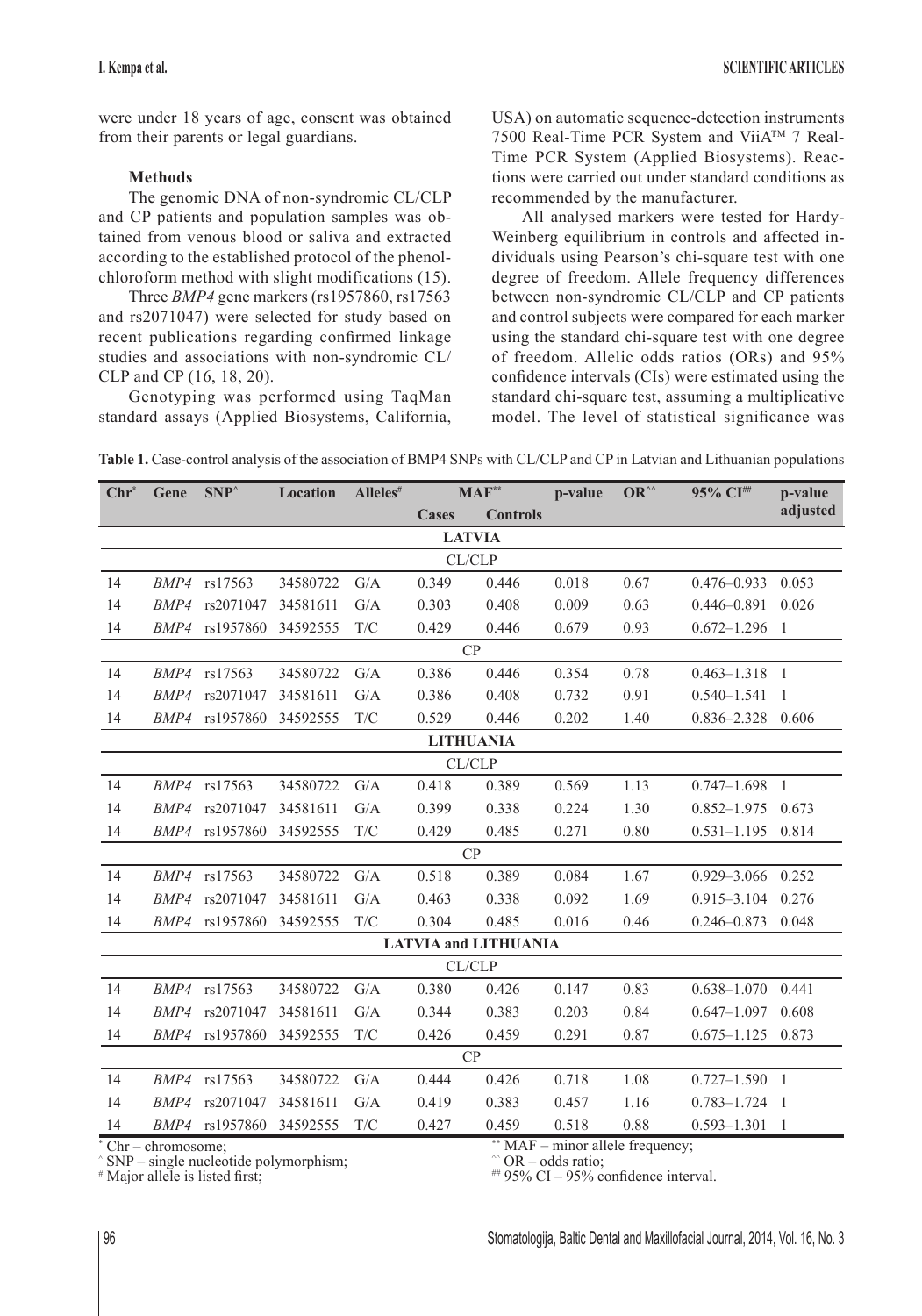set at  $\alpha$ =0.05 for nominal association. Haplotype analysis was performed with the standard chi-square test using the sliding windows approach. PLINK software (21) was used to perform the case-control comparisons and haplotype analysis and also to test for transmission distortions in the proband-parent triads. Bonferroni correction was applied for multiple testing.

# **RESULTS**

To perform case-control comparisons of the

Table 2. Case-control analysis of the association of BMP4 haplotypes with CL/CLP in Latvian population

| Haplotype        | SNP <sub>1</sub> | SNP <sub>2</sub> | SNP <sub>3</sub> | Frequency    |                 | p-value |
|------------------|------------------|------------------|------------------|--------------|-----------------|---------|
|                  |                  |                  |                  | <b>Cases</b> | <b>Controls</b> |         |
|                  | rs17563          | rs2071047        | rs1957860        |              |                 |         |
| WIN1             | A                | A                | C                | 0.058        | 0.115           | 0.018   |
| WIN1             | G                | G                | T                | 0.290        | 0.236           | 0.134   |
| WIN1             | $\mathsf{A}$     | $\mathsf{A}$     | T                | 0.247        | 0.297           | 0.182   |
| WIN1             | G                | G                | C                | 0.366        | 0.325           | 0.296   |
| WIN1             | A                | G                | T                | 0.039        | 0.028           | 0.461   |
|                  | rs17563          | rs2071047        |                  |              |                 |         |
| WIN1             | A                | A                | $\ast$           | 0.303        | 0.408           | 0.009   |
| WIN1             | G                | G                | $\ast$           | 0.651        | 0.554           | 0.018   |
| WIN1             | A                | G                | $\ast$           | 0.046        | 0.038           | 0.621   |
|                  | rs2071047        | rs1957860        |                  |              |                 |         |
| WIN2             | A                | $\mathcal{C}$    | $\ast$           | 0.057        | 0.114           | 0.017   |
| WIN <sub>2</sub> | G                | T                | $\ast$           | 0.325        | 0.261           | 0.086   |
| WIN2             | A                | T                | $\ast$           | 0.246        | 0.294           | 0.200   |
| WIN2             | G                | C                | $\ast$           | 0.372        | 0.332           | 0.307   |

WIN1 – sliding window 1; WIN2 – sliding window 2.

**Table 3.** Case-control analysis of the association of BMP4 haplotypes with CP in Lithuanian population

| <b>Haplotype</b> | SNP <sub>1</sub> | SNP <sub>2</sub> | SNP <sub>3</sub>          | <b>Frequency</b> |                 | p-value |
|------------------|------------------|------------------|---------------------------|------------------|-----------------|---------|
|                  |                  |                  |                           | <b>Cases</b>     | <b>Controls</b> |         |
|                  | rs17563          | rs2071047        | rs1957860                 |                  |                 |         |
| WIN1             | A                | A                | $\mathcal{C}$             | 0.104            | 0.073           | 0.446   |
| WIN1             | A                | G                | $\mathcal{C}$             | 0.028            | 0.030           | 0.923   |
| WIN1             | G                | G                | $\mathcal{C}$             | 0.172            | 0.382           | 0.003   |
| WIN1             | A                | A                | T                         | 0.358            | 0.266           | 0.176   |
| WIN1             | A                | G                | T                         | 0.028            | 0.020           | 0.733   |
| WIN1             | G                | G                | T                         | 0.311            | 0.229           | 0.214   |
|                  | rs17563          | rs2071047        |                           |                  |                 |         |
| WIN1             | A                | A                | $\ast$                    | 0.463            | 0.338           | 0.092   |
| WIN1             | A                | G                | $\ast$                    | 0.056            | 0.051           | 0.882   |
| WIN1             | G                | G                | $\ast$                    | 0.482            | 0.482           | 0.087   |
|                  | rs2071047        | rs1957860        |                           |                  |                 |         |
| WIN2             | A                | T                | $\ast$                    | 0.105            | 0.073           | 0.440   |
| WIN <sub>2</sub> | G                | T                | $\ast$                    | 0.191            | 0.412           | 0.003   |
| WIN2             | A                | C                | $\ast$                    | 0.358            | 0.265           | 0.183   |
| WIN2<br>1.1.1.1  | G                | C<br>1.1.1.1     | $\ast$<br>$\cdot$ $\cdot$ | 0.346            | 0.250           | 0.159   |

WIN1 – sliding window 1; WIN2 – sliding window 2.

*BMP4* gene, three SNPs were genotyped for 283 patients with non-syndromic CL/CLP/CP and 289 control individuals from the Latvian and Lithuanian populations. Transmission disequilibrium test was conducted for 180 trios from both populations. Following data cleaning, the overall genotype rate was ~99%. All analysed markers were in Hardy-Weinberg equilibrium.

The results of the case-control comparisons with CL/CLP and CP in the Latvian and Lithuanian populations are presented separately and together in Table 1. The strongest association with CL/CLP was found in the Latvian population for SNP rs2071047 (located in intron 4), where allele A was associated with a decreased risk of CL/ CLP (p=0.009, OR=0.63, 95% CI=0.446–0.891). The obtained association remained statistically significant after Bonferroni correction  $(p \text{ adj.}=0.026)$ . SNP rs17563 (located in exon 5) showed a borderline association with CL/CLP in the Latvian population (p=0.018, OR=0.67, 95% CI=0.476–0.933), which did not remain significant after correction for multiple testing (p adj.= $0.053$ ). Allele A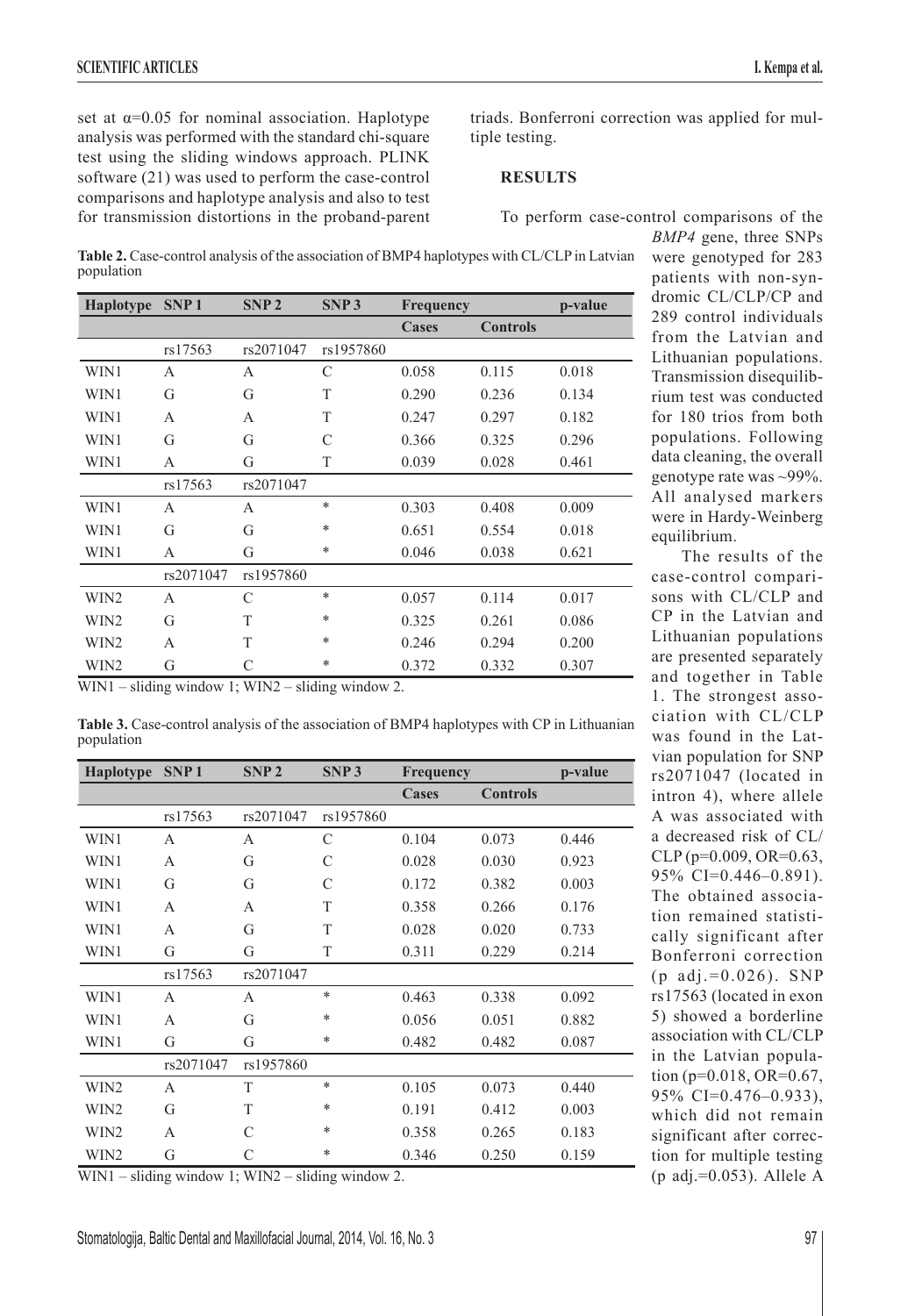was associated with a decreased risk of CL/CLP. A modest association was detected between SNP rs1957860 and CP in the Lithuanian population, where allele C was associated with a decreased risk of CP ( $p=0.016$ , OR=0.46, 95% CI=0.246-0.873; p adj.=0.048). We did not find any associations of the analysed *BMP4* SNPs with CL/CLP or CP when the two populations were combined.

Haplotype-based association analysis was performed to disclose any additional associations of the *BMP4* gene with CL/CLP or CP in the Latvian and Lithuanian populations. Table 2 shows the results of this analysis regarding CL/CLP in the Latvian population. The strongest association was found for haplotype rs17563-rs2071047 (A-A), which

was associated with a decreased risk of the CL/ CLP phenotype. The haplotype analysis did not reveal any associations with CL/CLP in the Lithuanian population nor when both populations were combined (data not provided).

The strongest association with CP was found in the Lithuanian population for haplotypes rs17563 rs2071047-rs1957860 (G-G-C) and rs2071047 rs1957860 (G-T), which were associated with a decreased risk of CP (Table 3). The haplotype analysis did not uncover any associations with CP in the Latvian population nor when both populations were combined (data not provided).

Transmission disequilibrium test was conducted for Latvian and Lithuanian non-syndromic CL/CLP

| $Chr^*$                   | Gene | $SNP^{\wedge}$                 | <b>Location Alleles#</b> |     | Transmit-<br>ted minor      | Untrans-<br>mitted |              |      | p-value $OR^{\wedge\wedge}$ 95% CI## | p-value<br>adjusted |
|---------------------------|------|--------------------------------|--------------------------|-----|-----------------------------|--------------------|--------------|------|--------------------------------------|---------------------|
| allele count allele count |      |                                |                          |     |                             |                    |              |      |                                      |                     |
| <b>LATVIA</b><br>CL/CLP   |      |                                |                          |     |                             |                    |              |      |                                      |                     |
|                           |      |                                |                          |     |                             | 19                 |              |      |                                      |                     |
| 14                        |      | BMP4 rs17563<br>BMP4 rs2071047 | 34580722 G/A             | G/A | 16                          |                    | 0.612        | 0.84 | $0.433 - 1.638 -$                    |                     |
| 14                        |      |                                | 34581611                 |     | 11                          | 19                 | 0.144        | 0.58 | $0.276 - 1.217 -$                    |                     |
| 14                        |      | BMP4 rs1957860                 | 34592555                 | T/C | 20                          | 21                 | 0.876        | 0.95 | $0.516 - 1.757 -$                    |                     |
| CP                        |      |                                |                          |     |                             |                    |              |      |                                      |                     |
| 14                        |      | BMP4 rs17563                   | 34580722                 | G/A | $\overline{4}$              | 9                  | 0.166        | 0.45 | $0.127 - 1.443 -$                    |                     |
| 14                        |      | BMP4 rs2071047                 | 34581611                 | G/A | 4                           | 8                  | 0.248        | 0.50 | $0.151 - 1.660 -$                    |                     |
| 14                        |      | BMP4 rs1957860                 | 34592555 T/C             |     | 12                          | 4                  | 0.046        | 3.00 | $0.968 - 9.302 -$                    |                     |
| <b>LITHUANIA</b>          |      |                                |                          |     |                             |                    |              |      |                                      |                     |
| CL/CLP                    |      |                                |                          |     |                             |                    |              |      |                                      |                     |
| 14                        |      | BMP4 rs17563                   | 34580722                 | G/A | 47                          | 41                 | 0.522        | 1.15 | $0.754 - 1.743$ 1                    |                     |
| 14                        |      | BMP4 rs2071047                 | 34581611                 | G/A | 45                          | 41                 | 0.666        | 1.10 | $0.719 - 1.676$                      | $\overline{1}$      |
| 14                        |      | BMP4 rs1957860                 | 34592555                 | T/C | 39                          | 53                 | 0.144        | 0.74 | $0.487 - 1.113$ 0.433                |                     |
|                           |      |                                |                          |     | CP                          |                    |              |      |                                      |                     |
| 14                        |      | BMP4 rs17563                   | 34580722                 | G/A | 14                          | 14                 | $\mathbf{1}$ | 1.00 | $0.477 - 2.098$ 1                    |                     |
| 14                        |      | BMP4 rs2071047                 | 34581611                 | G/A | 13                          | 12                 | 0.842        | 1.08 | $0.494 - 2.374$ 1                    |                     |
| 14                        |      | BMP4 rs1957860                 | 34592555                 | T/C | 8                           | 12                 | 0.371        | 0.67 | $0.273 - 1.631$                      | $\overline{1}$      |
|                           |      |                                |                          |     | <b>LATVIA and LITHUANIA</b> |                    |              |      |                                      |                     |
| CL/CLP                    |      |                                |                          |     |                             |                    |              |      |                                      |                     |
| 14                        |      | BMP4 rs17563                   | 34580722                 | G/A | 61                          | 59                 | 0.855        | 1.03 | $0.723 - 1.479$ 1                    |                     |
| 14                        |      | BMP4 rs2071047                 | 34581611                 | G/A | 55                          | 59                 | 0.708        | 0.93 | $0.646 - 1.346$                      | $\overline{1}$      |
| 14                        |      | BMP4 rs1957860                 | 34592555                 | T/C | 58                          | 72                 | 0.220        | 0.81 | $0.570 - 1.138$ 0.659                |                     |
| CP                        |      |                                |                          |     |                             |                    |              |      |                                      |                     |
| 14                        |      | BMP4 rs17563                   | 34580722                 | G/A | 18                          | 22                 | 0.527        | 0.82 | $0.439 - 1.525$ 1                    |                     |
| 14                        |      | BMP4 rs2071047                 | 34581611                 | G/A | 17                          | 20                 | 0.622        | 0.85 | $0.445 - 1.623$                      | $\overline{1}$      |
| 14                        |      | BMP4 rs1957860                 | 34592555 T/C             |     | 20                          | 15                 | 0.398        | 1.33 | $0.683 - 2.604$ 1                    |                     |

**Table 4.** Transmission distortion results for BMP4 SNPs in Latvian and Lithuanian CL/CLP and CP individuals

\* Chr – chromosome;

 $^{\circ\circ}$  OR – odds ratio;

 $# 95\%$  CI – 95% confidence interval.

^ SNP – single nucleotide polymorphism;

# Major allele is listed first;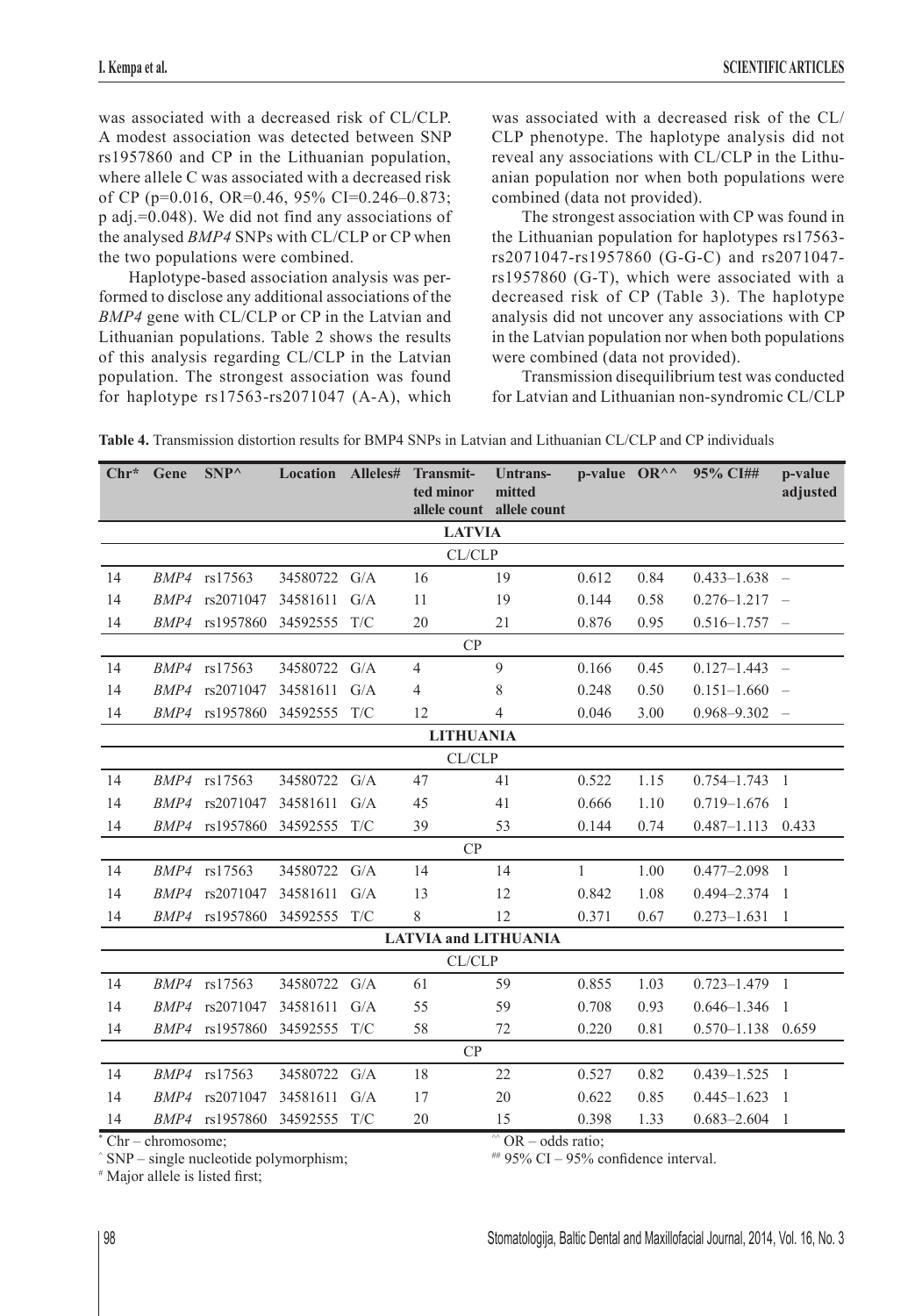and CP individuals and their parents to identify transmission distortions. We detected a borderline association between SNP rs1957860 (located  $~6$ kb downstream of the gene) and CP in the Latvian population (p=0.046) (Table 4). No associations were found for any of the analysed markers with CL/CLP.

## **DISCUSSION**

Animal models represent one of the best approaches for the identification of possible candidate genes for any inherited disease. Consequently, amongst others, the *BMP4* gene has been proposed as a candidate gene for non-syndromic CL/CLP and CP from studies using knockout mouse models (13, 14, 22). In order to ascertain the genetic variants associated with a multifactorial disorder, a single marker association analysis is usually performed. Several studies have reported a positive association between the *BMP4* gene and non-syndromic CL/CLP in humans (16-19). A meta-analysis of 13 genome scans identified six regions on five chromosomes with HLODs  $\geq$ 3.2. One of these regions, 14q21-25, displayed evidence of linkage with non-syndromic CL/CLP (4). Based on this finding, Lin et al. (16) conducted a case-control analysis of *BMP4* gene polymorphisms and detected an association between the 538T/C polymorphism (rs17563) and non-syndromic CL/CLP in the Chinese population. 538C allele carriers were found to be associated with a significantly increased risk of non-syndromic CL/CLP compared with non-carriers (p=0.005) (16). A mutation analysis of the *BMP4* gene showed a significant over-representation of *BMP4* mutations in cases with a range of lip and orbicularis oris muscle defects and an absence of mutations in more than 500 control samples, thus supporting a role for *BMP4* in the pathogenesis of CL/CLP (17). Suazo et al. (18) analysed the association among three *BMP4* SNPs (rs762642, rs2855532 and rs1957860) and non-syndromic CL/CLP in 150 unrelated trios in the Chilean population. Unlike rs1957860-rs762642 haplotypes (T-T (p=0.018) and C-T (p=0.015)), no significant transmission distortions were identified for the individual SNPs. The authors suggested that despite the positive association detected between these haplotypes and non-syndromic clefts, the associated haplotypes probably do not have a functional effect on *BMP4* expression or protein activity, but possibly reflect non-syndromic CL/CLP susceptibility changes which are in linkage disequilibrium with these polymorphisms. These findings support a role for

*BMP4* in non-syndromic CL/CLP in the Chilean population (18). A recent study by Araújo et al. (19) showed that the rs17563 polymorphism in the *BMP4* gene was strongly associated with non-syndromic CL/CLP, with allele C having a protective effect against the occurrence of non-syndromic CL/CLP in the Brazilian population. Additionally, an *in silico* test was performed to assess whether the substitution c.538T>C (rs17563) modifies the structure or function of the encoded protein. The test results demonstrated SNP rs17563's neutral character, corroborating the notion of a protective effect of this marker (19). As opposing findings have been reported in the literature (16, 17, 19), *BMP4* gene polymorphisms clearly have different effects in different populations and races.

Latvians and Lithuanians are geographically close and genetic relation between these populations has been confirmed based on a principal component analysis (23). Our case-control analysis found associations between genetic variations in the *BMP4* gene and non-syndromic CL/CLP in the Latvian population and isolated CP in the Lithuanian population. Haplotype analysis showed similar results, reinforcing the results of the case-control association analysis. However, transmission disequilibrium test – conducted to detect any transmission distortions in Latvian and/or Lithuanian trios – produced conflicting results compared to the single marker association analysis. No significant associations were found between the analysed *BMP4* SNPs and CL/ CLP, only evidence for an association with isolated CP in the Latvian data set was found.

CL/CLP and CP represent a common birth defect with a very complex and heterogeneous aetiology. A large number of samples and very accurate sample subphenotyping according to cleft type are required to detect genetic markers involved in the aetiology of CL/CLP and CP and to reduce the risk of false positive results and the possibility that the observed association may be due to random chance.

We analysed individual genetic markers in the *BMP4* gene only and not the interaction between this gene and environmental factors, which can also be a very important factor in the development of CL/CLP and CP. Despite the confirmed genetic relatedness between the Latvian and Lithuanian populations, it is possible that the two populations may have inherently distinct genetic susceptibilities to CL/CLP and CP, which could explain the results presented here.

#### **CONCLUSIONS**

Our results demonstrate that the *BMP4* gene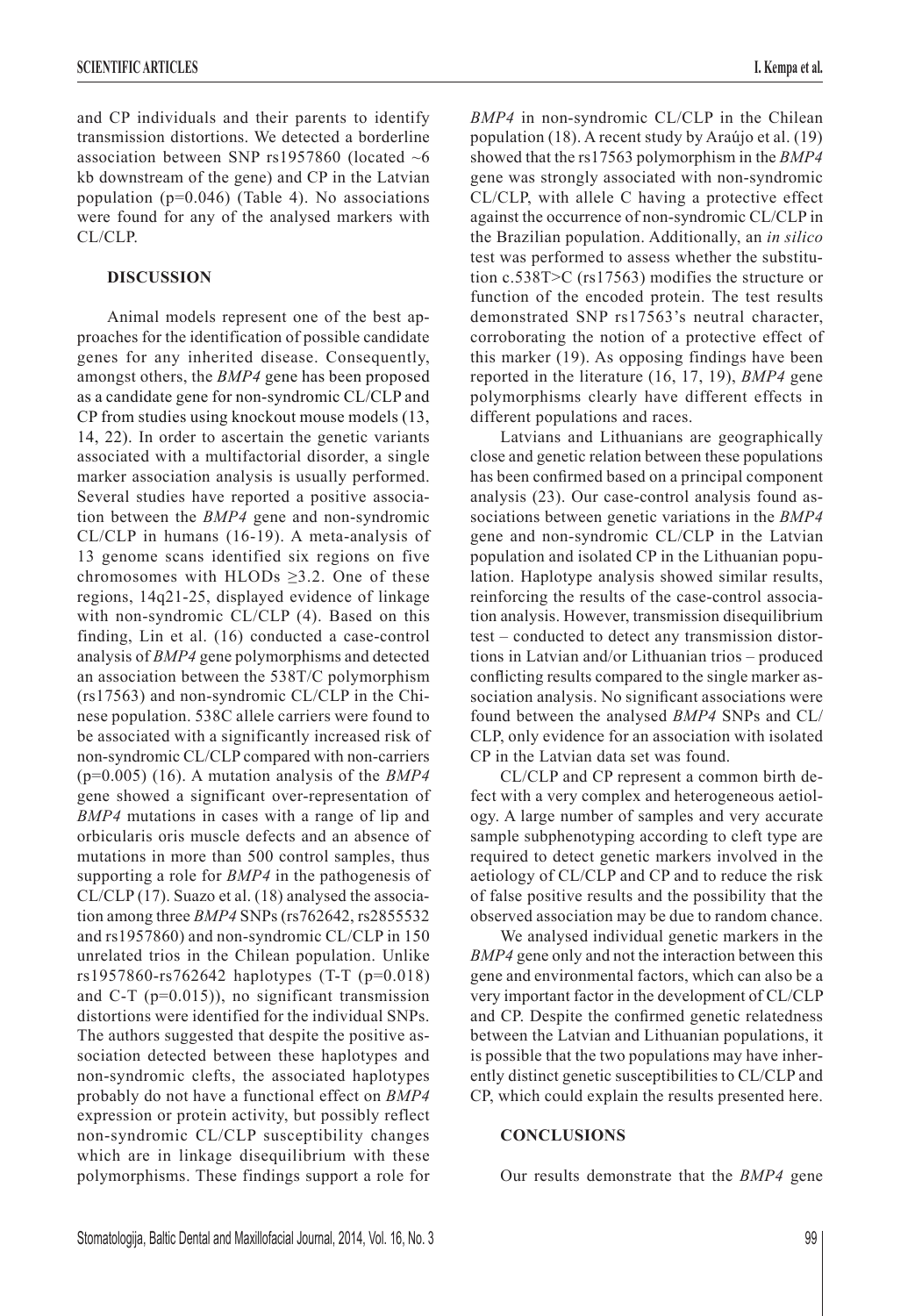could be involved in the development of non-syndromic CL/CLP and CP and that polymorphisms in this gene could have a protective effect concerning the susceptibility for non-syndromic CL/CLP and CP. In general, our results support previous findings regarding the role of the *BMP4* gene in the development of non-syndromic CL/CLP and CP. However, the number of patients and controls analysed here could be too small to determine genetic markers which have functional effects in the development of non-syndromic CL/CLP and CP, which may explain the obtained results and negative association in the combined Latvian and Lithuanian data set.

In conclusion, our findings attest that nonsyndromic CL/CLP/CP is a very complex disease, which is not fully understood. Many genes involved in the aetiology of this malformation remain unidentified, only a few of which play a major role

# **REFERENCES**

- 1. Rahimov F, Marazita ML, Visel A, Cooper ME, Hitchler MJ, Rubini M, et al. Disruption of an AP-2alpha binding site in an IRF6 enhancer is associated with cleft lip. *Nat Genet* 2008;40:1341-47.
- 2. Marazita ML, Murray JC, Lidral AC, Arcos-Burgos M, Cooper ME, Goldstein T, et al. Meta-analysis of 13 genome scans reveals multiple cleft lip/palate genes with novel loci on 9q21 and 2q32-35. *Am J Hum Genet* 2004;75:161-73.
- 3. Riley BM, Schultz RE, Cooper ME, Goldstein-McHenry T, Daack-Hirsch S, Lee KT, et al. A genome-wide linkage scan for cleft lip and cleft palate identifies a novel locus on 8p11-23. *Am J Med Genet A* 2007;15;143A:846-52.
- 4. Marazita ML, Lidral AC, Murray JC, Field LL, Maher BS, McHenry TG, et al. Genome scan, fine-mapping, and candidate gene analysis of non-syndromic cleft lip with or without cleft palate reveals phenotype-specific differences in linkage and association results. *Hum Hered* 2009;68:151-70.
- 5. Birnbaum S, Ludwig KU, Reutter H, Herms S, Steffens M, Rubini M, et al. Key susceptibility locus for nonsyndromic cleft lip with or without cleft palate on chromosome 8q24. *Nat Genet* 2009;41:473-77.
- 6. Mangold E, Reutter H, Birnbaum S, Walier M, Mattheisen M, Henschke H, et al. Genome-wide linkage scan of nonsyndromic orofacial clefting in 91 families of central European origin. *Am J Med Genet A* 2009;149A:2680-94.
- 7. Mangold E, Ludwig KU, Birnbaum S, Baluardo C, Ferrian M, Herms S, et al. Genome-wide association study identifies two susceptibility loci for nonsyndromic cleft lip with or without cleft palate. *Nat Genet* 2010;42:24-6.
- 8. Zucchero TM, Cooper ME, Maher BS, Daack-Hirsch S, Nepomuceno B, Ribeiro L, et al. Interferon regulatory factor 6 (IRF6) gene variants and the risk of isolated cleft lip or palate. *N Engl J Med* 2004;351:769-80.
- 9. Vieira AR, Avila JR, Daack-Hirsch S, Dragan E, Félix TM, Rahimov F, et al. Medical sequencing of candidate genes for nonsyndromic cleft lip and palate. *PLoS Genet* 2005;1:e64.

in the development of non-syndromic CL/CLP and CP.

# **ACKNOWLEDGEMENTS**

The authors thank all individuals for participating in this research project especially to all Latvian and Lithuanian CL/CLP and CP families for comprehension of the participation in this study. We are very thankful to the both teams for supporting the sample collection in Latvia and Lithuania. This work was supported by Latvian Science Council grant No. 09.1115 "Risk factor influence on non-syndromic cleft palate, cleft lip with or without palate development in the population of Latvia", ESF project No. 2009/0147/1DP/1.1.2.1.2/09/IPIA/VIAA/009 "Support of the doctoral study program and PhD degree qualification in Rīga Stradiņš University".

- 10. Jezewski PA, Vieira AR, Nishimura C, Ludwig B, Johnson M, O'Brien SE, et al. Complete sequencing shows a role for MSX1 in non-syndromic cleft lip and palate. J *Med Genet* 2003;40:399-407.
- 11. Riley BM, Mansilla MA, Ma J, Daack-Hirsch S, Maher BS, Raffensperger LM, et al. Impaired FGF signaling contributes to cleft lip and palate. *Proc Natl Acad Sci U S A* 2007;104:4512-17.
- 12. Ashique AM, Fu K, Richman JM. Endogenous bone morphogenetic proteins regulate outgrowth and epithelial survival during avian lip fusion. *Development* 2002;129:4647-60.
- 13. Liu W, Sun X, Braut A, Mishina Y, Behringer RR, Mina M, et al. Distinct functions for Bmp signaling in lip and palate fusion in mice. *Development* 2005;132:1453-61.
- 14. Wan M, Cao X. BMP signaling in skeletal development. *Biochem Biophys Res Commun* 2005;328:651-57.
- 15. Ausubel I, Frederick M. Current protocols in molecular biology. 1<sup>st</sup> ed. New York; 1987.
- 16. Lin JY, Chen YJ, Huang YL, Tang GP, Zhang L, Deng B, et al. Association of bone morphogenetic protein 4 gene polymorphisms with nonsyndromic cleft lip with or without cleft palate in Chinese children. *DNA Cell Biol* 2008;27:601-5.
- 17. Suzuki S, Marazita ML, Cooper ME, Miwa N, Hing A, Jugessur A et al. Mutations in BMP4 are associated with subepithelial, microform, and overt cleft lip. *Am J Hum Genet* 2009;84:406-11.
- 18. Suazo J, Santos JL, Jara L, Blanco R. Association between bone morphogenetic protein 4 gene polymorphisms with nonsyndromic cleft lip with or without cleft palate in a chilean population. *DNA Cell Biol* 2010;29:59-64.
- 19. Araújo TK, Simioni M, Félix TM, de Souza LT, Fontes MÍ, Monlleó IL, et al. Preliminary analysis of the nonsynonymous polymorphism rs17563 in bmp4 gene in brazilian population suggests protection for nonsyndromic cleft lip and palate. *Plast Surg Int* 2012;2012:247104.
- 20. Chen Q, Wang H, Hetmanski JB, Zhang T, Ruczinski I,